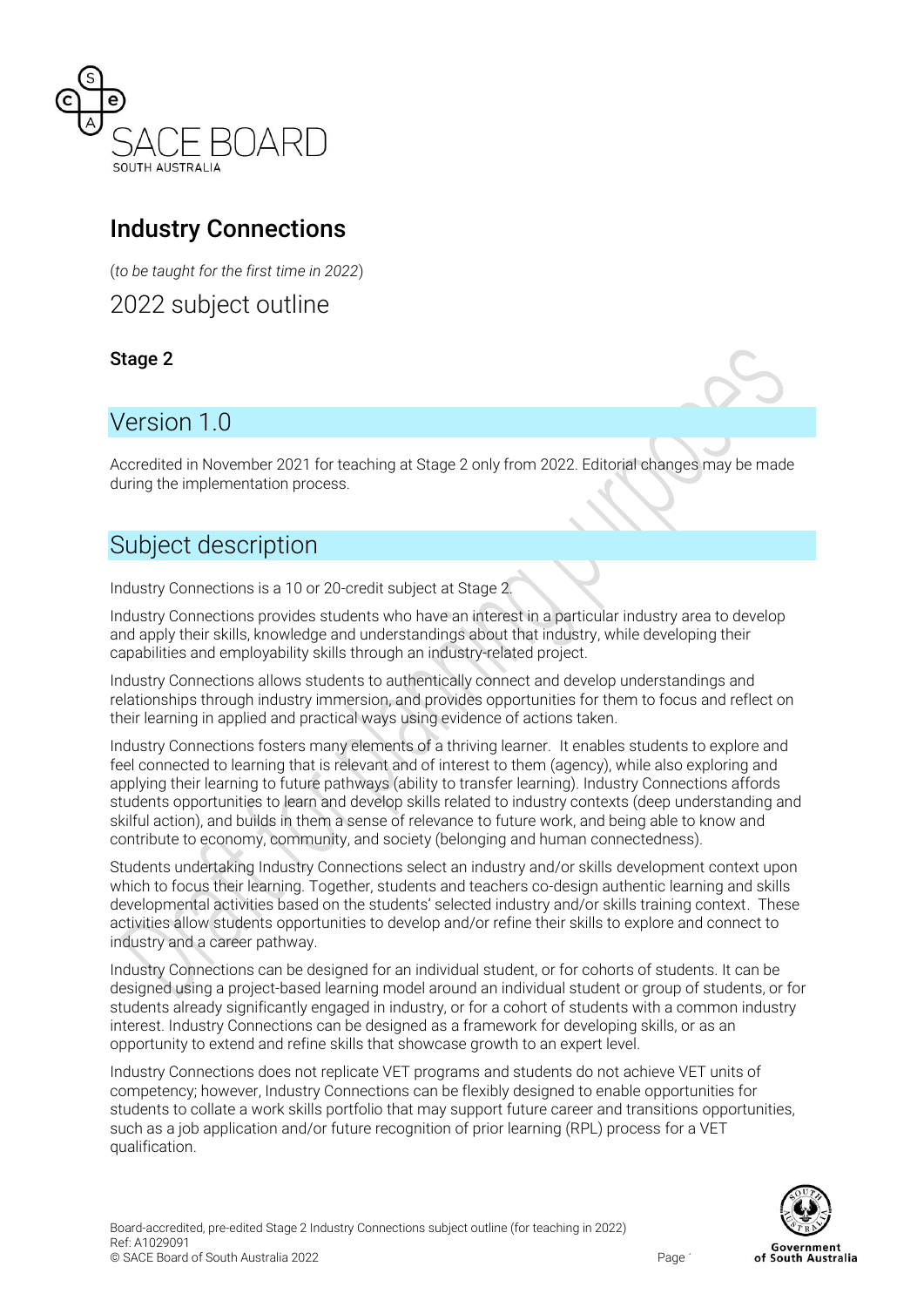Where students claim SACE credits for their VET qualification or VET units of competency, students cannot use the same evidence towards Industry Connections (no double dipping).

## **Capabilities**

The capabilities connect student learning within and across subjects in a range of contexts.

The SACE identifies seven capabilities. They are:

- literacy
- numeracy
- information and communication technology (ICT) capability
- critical and creative thinking
- personal and social capability
- ethical understanding
- intercultural understanding.

In Industry Connections, students not only extend and apply their capabilities, they also develop their core skills for work and their employability skills.

The core skills for work and employability skills include key skills, knowledge and understandings that underpin successful participation in work, such as problem solving, collaboration, self-management, enterprise, initiative and communication. These skills are valued by employers and industry as important for successful participation in the workforce

[\( https://www.dese.gov.au/skills-information-training-providers/core-skills-work-developmental](https://www.dese.gov.au/skills-information-training-providers/core-skills-work-developmental-framework)[framework](https://www.dese.gov.au/skills-information-training-providers/core-skills-work-developmental-framework) ).

Capabilities, core skills for work, and employability skills have commonalities in that they all share the same intention; that is to foster in students key underpinning dispositions that support their successful transition and interactions with economy, community and society.

Industry Connections explicitly enables students to learn in an industry context, and to practice, recognise and build evidence of their core skills and employability skills. In Industry Connections these are expressed as capabilities.

### **Literacy**

In this subject, students extend and apply their literacy capability by, for example:

- understanding and using specific industry terminology
- reading, producing, understanding, and applying industry-specific documentations, e.g. standard operating procedures, work, health and safety and technical manuals, plans, and diagrams
- communicating for different purposes, contexts, and people, both face-to-face and digitally
- practising active listening
- adapting communication skills to an industry context
- utilising digital literacy appropriate to the industry.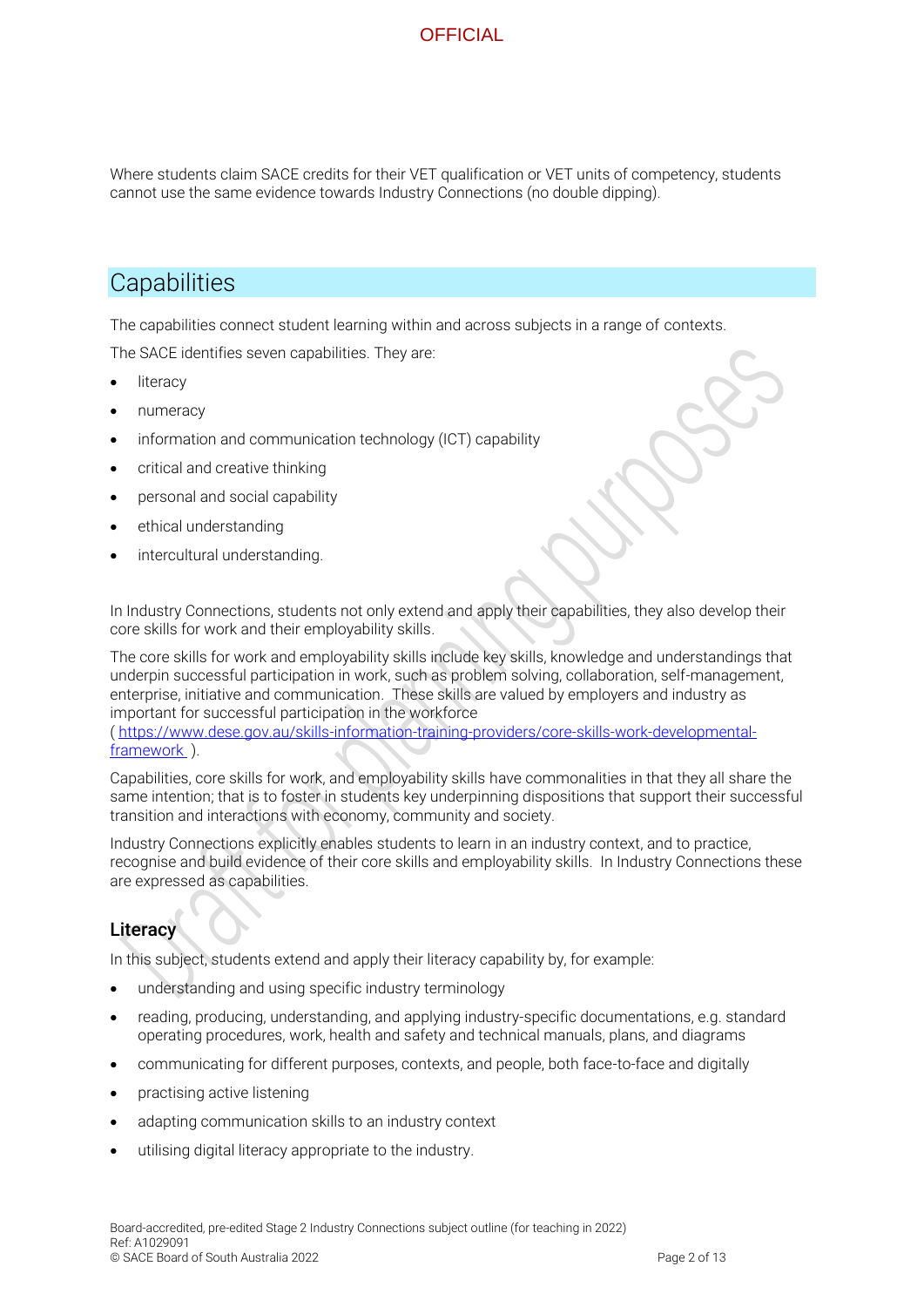#### **Numeracy**

In this subject, students extend and apply their numeracy capability by, for example:

- using mathematical skills and strategies to problem-solve both in groups and independently
- recording data and interpreting information from a range of sources relevant to an industry area
- using mathematical knowledge to develop career outcomes
- strengthening numeracy skills by making direct connections with the nature of mathematics in enterprise and the workplace (employability skills, enterprise)
- using mathematical concepts appropriate to the industry, including measurement, designs, statistics, drafting, estimations, spatial understandings
- understanding financial information relevant to the industry, e.g. budgets, taxes.

#### Information and communication technology (ICT) capability

In this subject, students extend and apply their ICT capability by, for example:

- understanding how maintaining a mastery of technology enhances employability
- using technologies to communicate information
- how the use of ICT impacts the realities of everyday work roles.

#### Critical and creative thinking

In this subject, students extend and apply their critical and creative thinking capability by, for example:

- using problem solving, and ethical decision-making
- demonstrating initiative, and experimenting with new ways of undertaking tasks, and improving processes
- generating and testing ideas and approaches within established industry practice
- understanding and adapting to protocols and how the "chain of command" is practised within the industry context.

#### Personal and social capability

In this subject, students extend and apply their personal and social capability by, for example:

- developing interpersonal skills, such as communication, teamwork, leadership
- learning to appreciate different strengths in skills development, both in themselves and in others
- understanding the influences of other individuals and industry areas.

#### Ethical understanding

In this subject, students extend and apply their ethical understanding capability by, for example:

- understanding the role industry plays in society, including environmental impacts
- understanding rights, health, safety and wellbeing, inclusion, choices, and decision making
- understanding a company's mission statement and the values that determine their role in the marketplace
- recognising how ethical choices impact workers, customers, and stakeholders.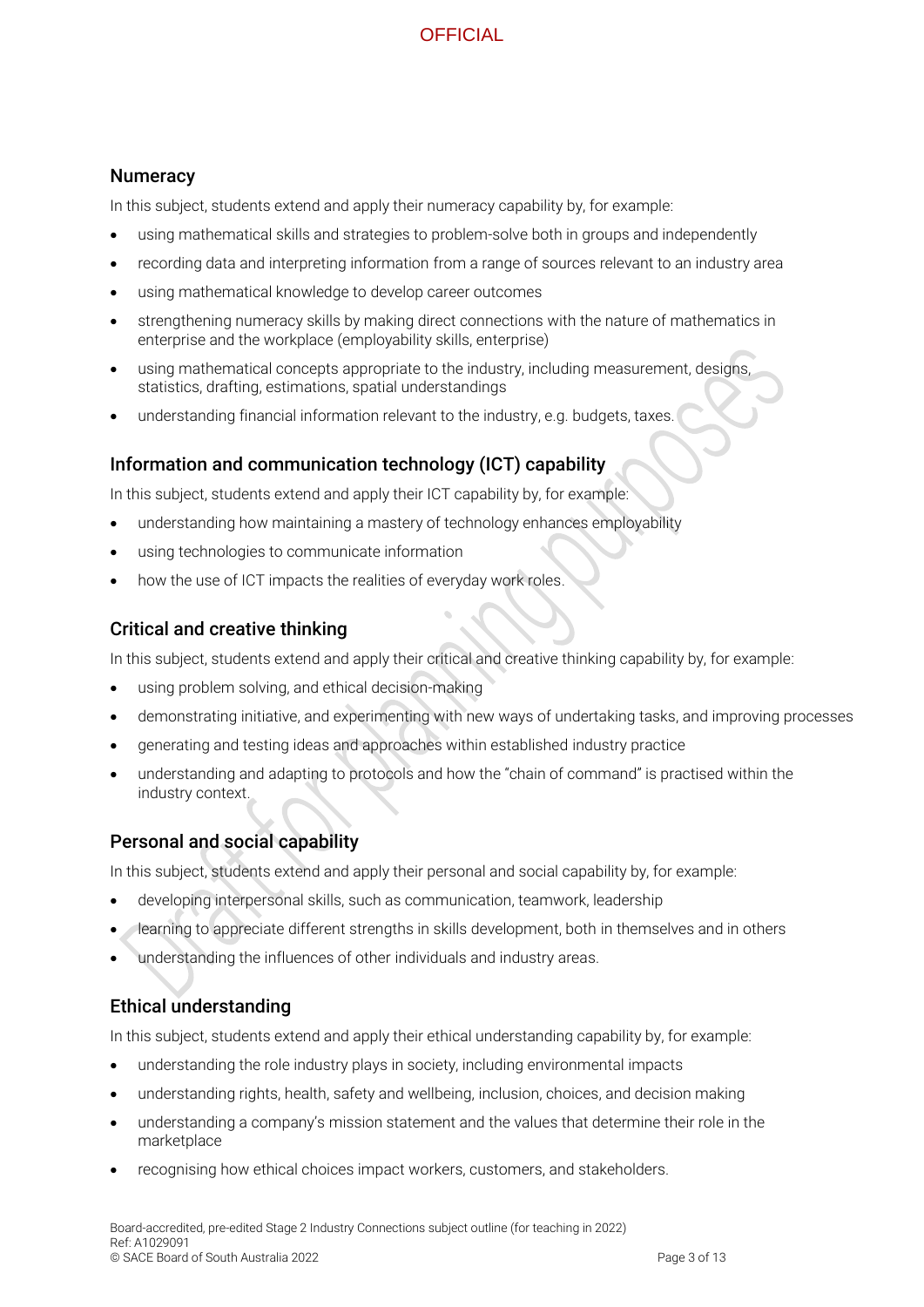#### Intercultural understanding

In this subject, students extend and apply their intercultural understanding capability by, for example:

- understanding contemporary workplace cultures
- understanding and enacting respect and mutual responsibility in a workplace
- behaving inclusively and understanding the value of diversity in a workplace
- recognising and utilising diverse perspectives.

# Aboriginal and Torres Strait Islander knowledge, cultures, and perspectives

In partnership with Aboriginal and Torres Strait Islander communities, and schools and school sectors, the SACE Board of South Australia supports the development of high-quality learning and assessment design that respects the diverse knowledge, cultures, and perspectives of Indigenous Australians.

The SACE Board encourages teachers to include Aboriginal and Torres Strait Islander knowledge and perspectives in the design, delivery, and assessment of teaching and learning programs by:

- providing opportunities in SACE subjects for students to learn about Aboriginal and Torres Strait Islander histories, cultures, and contemporary experiences
- recognising and respecting the significant contribution of Aboriginal and Torres Strait Islander peoples to Australian society
- drawing students' attention to the value of Aboriginal and Torres Strait Islander knowledge and perspectives from the past and the present
- promoting the use of culturally appropriate protocols when engaging with and learning from Aboriginal and Torres Strait Islander peoples and communities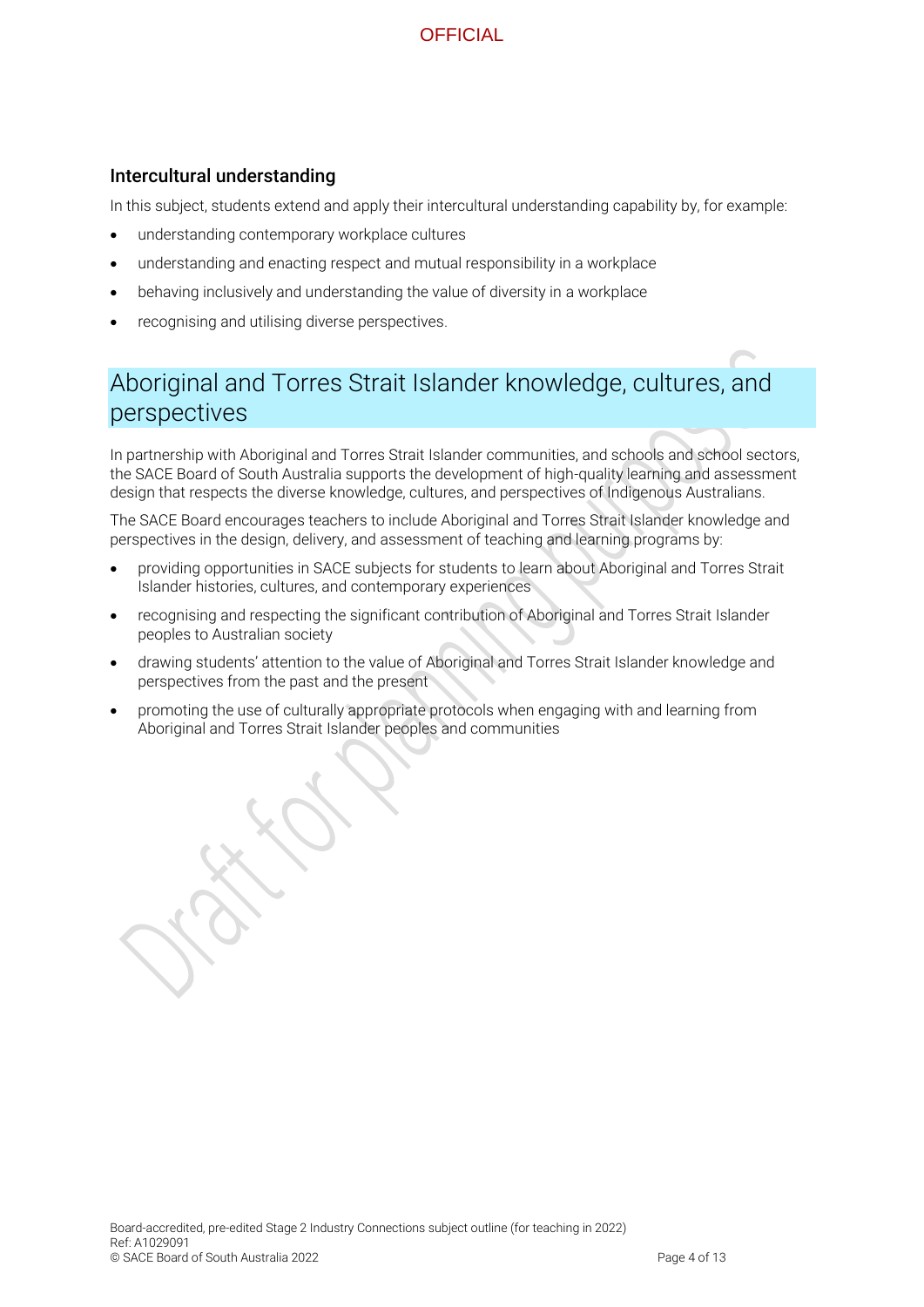### Learning requirements

The learning requirements summarise the knowledge, skills, and understanding that students are expected to develop and demonstrate through their learning in Stage 2 Industry Connections.

In this subject, students are expected to:

- 1. develop knowledge, skills, and understanding of concepts related to an industry focus
- 2. develop one or more SACE capabilities
- 3. plan, explore and develop strategies to undertake an industry project
- 4. connect their industry project to an industry context
- 5. consider benefits and future possibilities of the industry project to the industry and themselves
- 6. communicate ideas and insights, solve problems, make decisions, and reflect on personal learning.

### Industry focus and approaches to programming

At Stage 2, students can complete up to 60 credits of Industry Connections for SACE completion by undertaking one or more of the following enrolment options:

#### 10-credits:

- Industry Connections A (2ICA10)
- Industry Connections B (2ICB10)
- Industry Connections C (2ICC10)

#### 20-credits

- Industry Connections A (2ICA20)
- Industry Connections B (2ICB20)
- Industry Connections C (2ICC20)

The codes for the enrolment options act as organisers to support students who wish to undertake more than one Industry Connections enrolment. Students cannot enrol in the same 10-credit and 20-credit code (i.e. 2ICA10 as well as 2ICA20).

Schools use the enrolment options to create programs that reflect the industry focus identified by the student(s). Programs can be designed for an individual student, or for cohorts of students. They can be designed using a project-based learning model around an individual student or group of students, or for students already engaged in industry through work or apprenticeships, or for a cohort of students with a common industry interest.

Students base their learning on the knowledge, skills, and understanding of key concepts related to an industry focus. They collate evidence of their knowledge, skills and understanding in a work skills portfolio and apply their learning through an industry project. They also reflect on their development of skills and capabilities and consider benefits and future possibilities.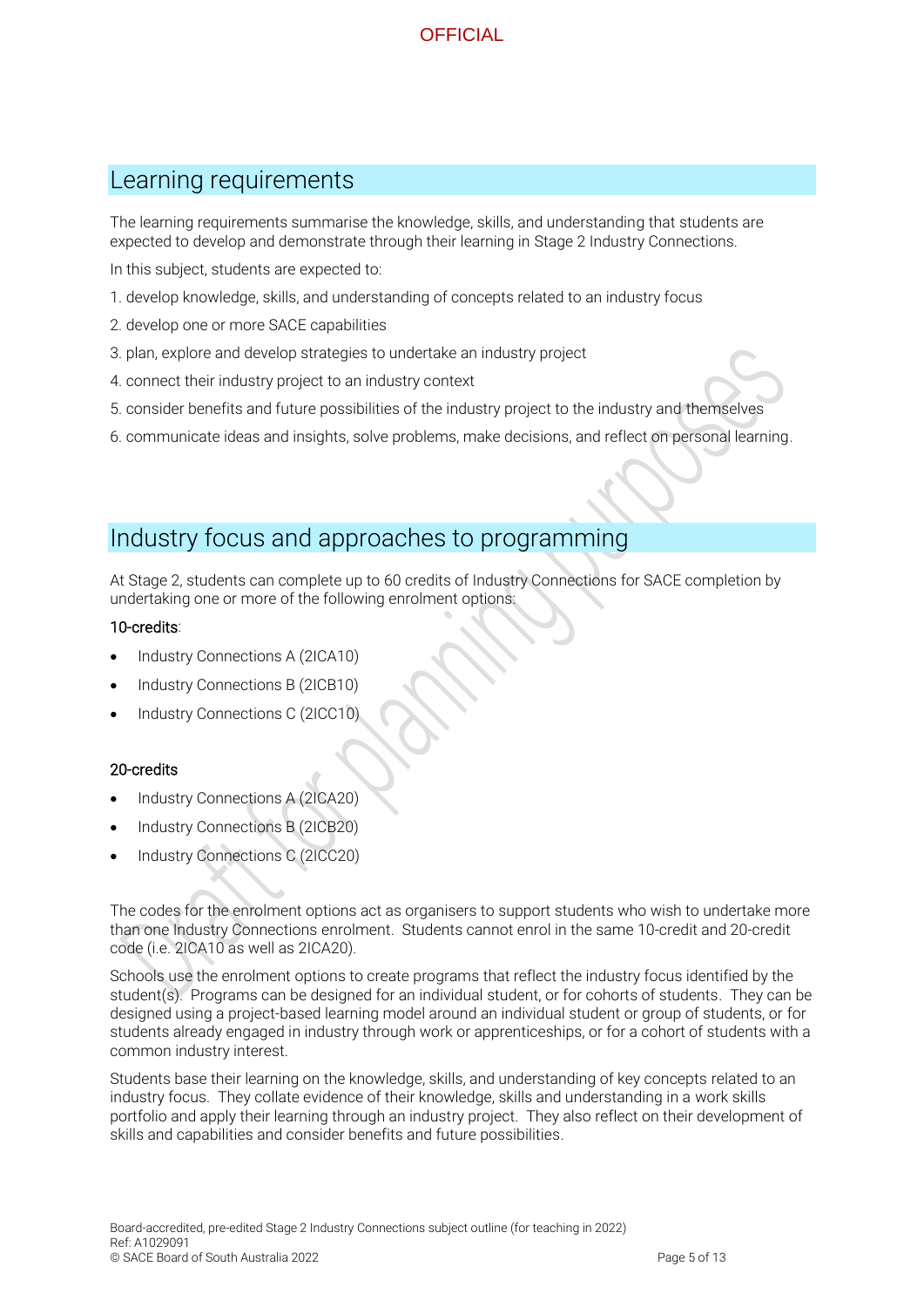Throughout Industry Connections, authentic links with industry underpin opportunities for students to develop and apply their skills. In this way, 'industry' should be considered in its broadest sense and can be tailored to the focus of the overall program and the enrolled students.

Involvement, connection, and immersion opportunities with industry should be incorporated into programs so that students have access to genuine experiences to learn, practice and refine their skills in ways that connect them to future pathways.

Schools manage industry links in ways that suit both the Industry Connections program and students undertaking the program, as well as industry contacts. Schools also manage industry links within the appropriate advice and guidelines of their relevant school sector.

Some models for programming that incorporate authentic industry links include but are not limited to:

- projects focussed on local school and industry partnerships
- industry representatives visiting school sites for sustained mentoring, skills development and/or other connection experiences
- industry visits and immersion opportunities for students
- individual students developing their own relationship with an industry professional
- valuing the skills, tasks and learning undertaken by apprentices and trainees whilst performing the on-the-job requirements of their contract of training
- skills development in trade training centres, technical colleges or other simulated workplaces where VET training is not available, accessible and/or appropriate, but where industry-qualified personnel are available and accessible.

#### Examples of Industry Connections programs

The examples of Industry Connections programs described below are provided as examples only and are not intended to be restrictive or prescriptive. Schools are able to design programs with their own industry focus.

• *Construction, with a carpentry focus*

A project-based model where students plan, design, build and finish a significant project, such as a cubby house. They develop their skills and understandings about workplace safety, planning, costing, joining, and finishing in their work skills portfolio and then apply them in the construction of their final industry project. Industry links with the students' learning are made throughout the program by, for example, local carpenters visiting the school site and mentoring students, and through visits to local construction businesses relevant to purchase of materials for estimating and planning.

• *Automotive, with a mechanical focus*

A skills development model where a VET program is not accessible, available and/or appropriate, but where the content is drawn from VET units of competency. Students undertake tasks for their work skills portfolio that focus on safety and sustainability in an automotive workplace, automotive systems, and components, using tools and equipment and inspecting engines. They apply these skills in an industry project such as servicing an engine. Industry links with the students' learning are made throughout the program by, for example, visits to local automotive businesses, and mentoring by an industry professional when carrying out the industry project.

• *Entertainment, with a stage production focus* A project-based model which culminates in a school production as the industry project. Students undertake tasks for their work skills portfolio that underpin the industry project, including safety in a theatre, and stage crafts such as lighting, sound, and costumes. Industry links with the students' learning are made throughout by industry visits and mentoring from industry professionals, which may be in a face to face or digital format.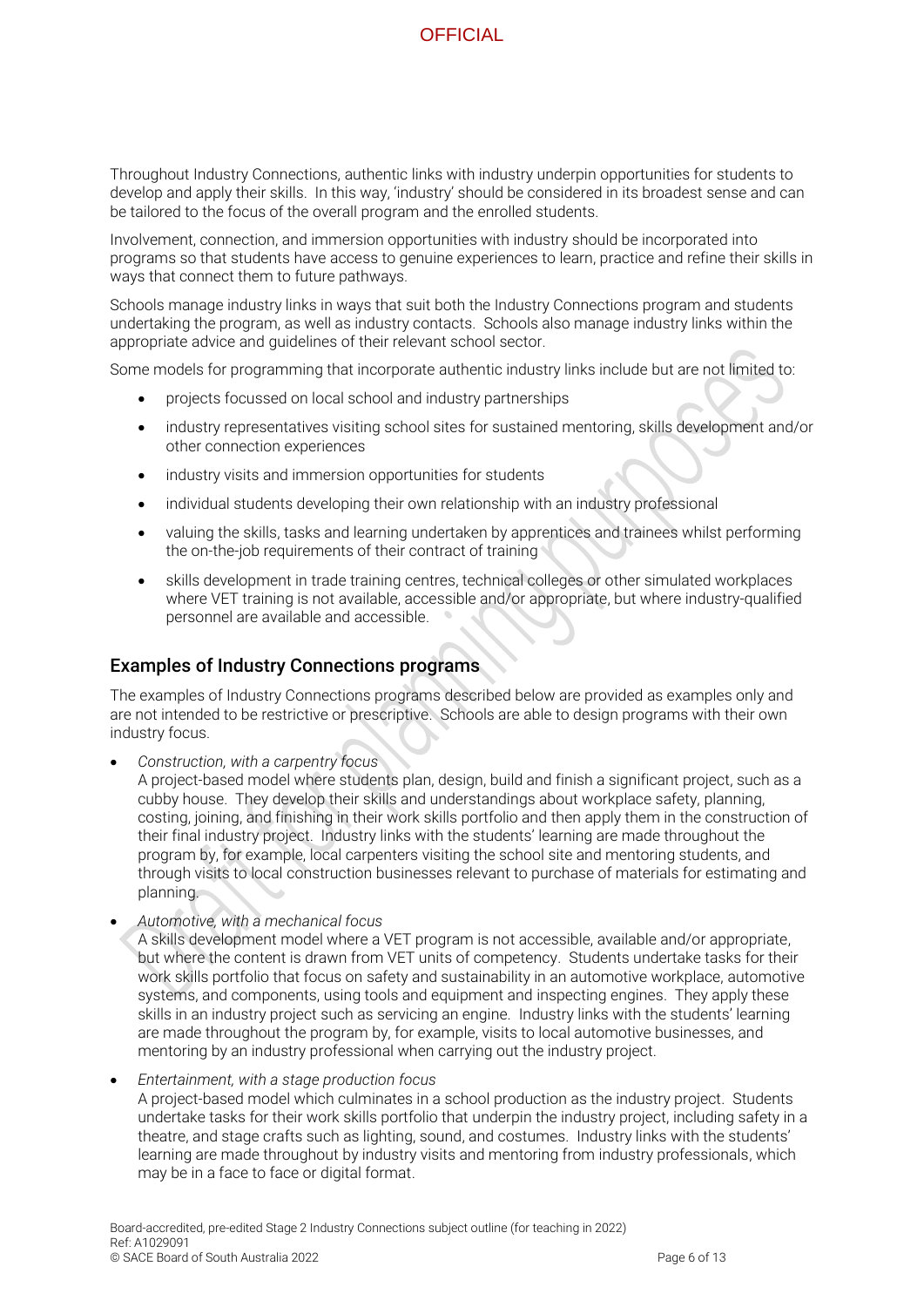• *Horticulture*

A local school-industry partnership model where students undertake tasks for their work skills portfolio that focus on plant identification, propagation, landscaping, and sustainability. A significant project in partnership with a local council, park or botanic garden is undertaken for the industry project.

- *Community Services, with an aged care focus* A skills development model where a VET program is no longer accessible, available and/or appropriate, but where content is drawn from VET units of competency. Students undertake tasks for their work skills portfolio that focus on work, health and safety, healthy body systems, infection control and undertake a first aid course. They connect with local aged care providers for industry links and immersion experiences.
- *Any industry, as apprentice or trainee* A program designed around an individual student that complements buts does not duplicate the VET training they are already undertaking as part of a contract of training. Key tasks and skills carried out during the on-job component are captured through discussion between the student and teacher. The teacher guides the student to capture evidence of key skills that contribute to the work skills portfolio, and supports the student to negotiate with their employer to be responsible for a key task towards the industry project. Industry links are consistent as the student interacts with industry professionals in the workplace.

# Evidence of learning

The following assessment types enable students to demonstrate their learning in Stage 2 Industry Connections:

*School Assessment (70%)*

- Assessment Type 1: Work Skills Portfolio (50%)
- Assessment Type 2: Reflection (20%)

*External Assessment (30%)*

• Assessment Type 3: Industry Project

For a 10-credit subject, students should provide evidence of their learning through the completion of at least two tasks in the work skills portfolio; one reflection on their learning, and evidence of undertaking one industry project.

For a 20-credit subject, students should provide evidence of their learning through the completion of four tasks in the work skills portfolio, one reflection on their learning, and evidence of undertaking one industry project.

Schools are able to program Industry Connections in a variety of ways. Regardless of how the program is accessed by students, the recommended sequencing of assessment to enable students the greatest opportunity to transfer their skills, knowledge and understandings to a future pathway is to undertake the assessment types in the following order:

- 1. Assessment Type 1: Work Skills Portfolio
- 2. Assessment Type 3: Industry Project
- 3. Assessment Type 2: Reflection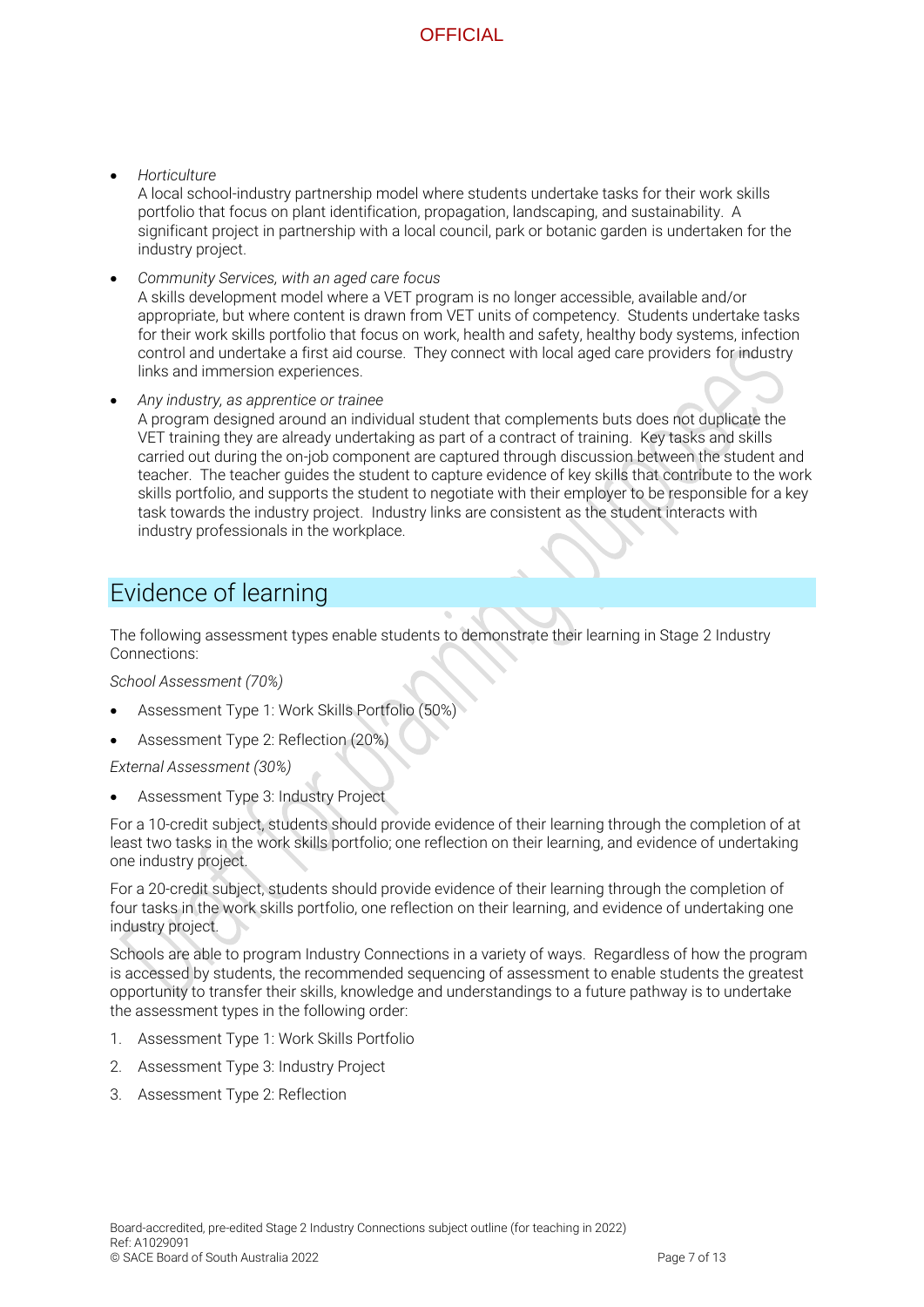# Assessment design criteria

The assessment design criteria are based on the learning requirements and are used by teachers to:

- clarify for the student what they need to learn
- design opportunities for students to provide evidence of their learning at the highest possible level of achievement.

The assessment design criteria consist of specific features that:

- students should demonstrate in their learning
- teachers look for as evidence that students have met the learning requirements.

For this subject the assessment design criteria are:

- knowledge and understanding
- application and connection
- reflection and consideration.

The set of assessments as a whole must give students opportunities to demonstrate each of the specific features by the completion of study of the subject.

#### Knowledge and Understanding

The specific features are as follows:

- KU1 Development of knowledge and understanding of concepts related to the industry focus
- KU2 Development of specific skills related to the selected industry focus.

#### Application and Connection

The specific features are as follows:

- AC1 Demonstration of relevant connections between the industry project, specific knowledge, and skills, and one or more chosen capabilities.
- AC2 Demonstration of planning and organisation to undertake the industry project.
- AC3 Connection of the benefits and future possibilities of the industry project to the industry and themselves.

#### Reflection and Consideration

The specific features are as follows:

- RC1 Reflection on the development of knowledge, concepts, skills, and new understandings related to the industry focus.
- RC2 Reflection on the development of planning, organisational, problem solving and decisionmaking skills through the industry project.
- RC3 Consideration of the development of one or more SACE capabilities using evidence of actions taken.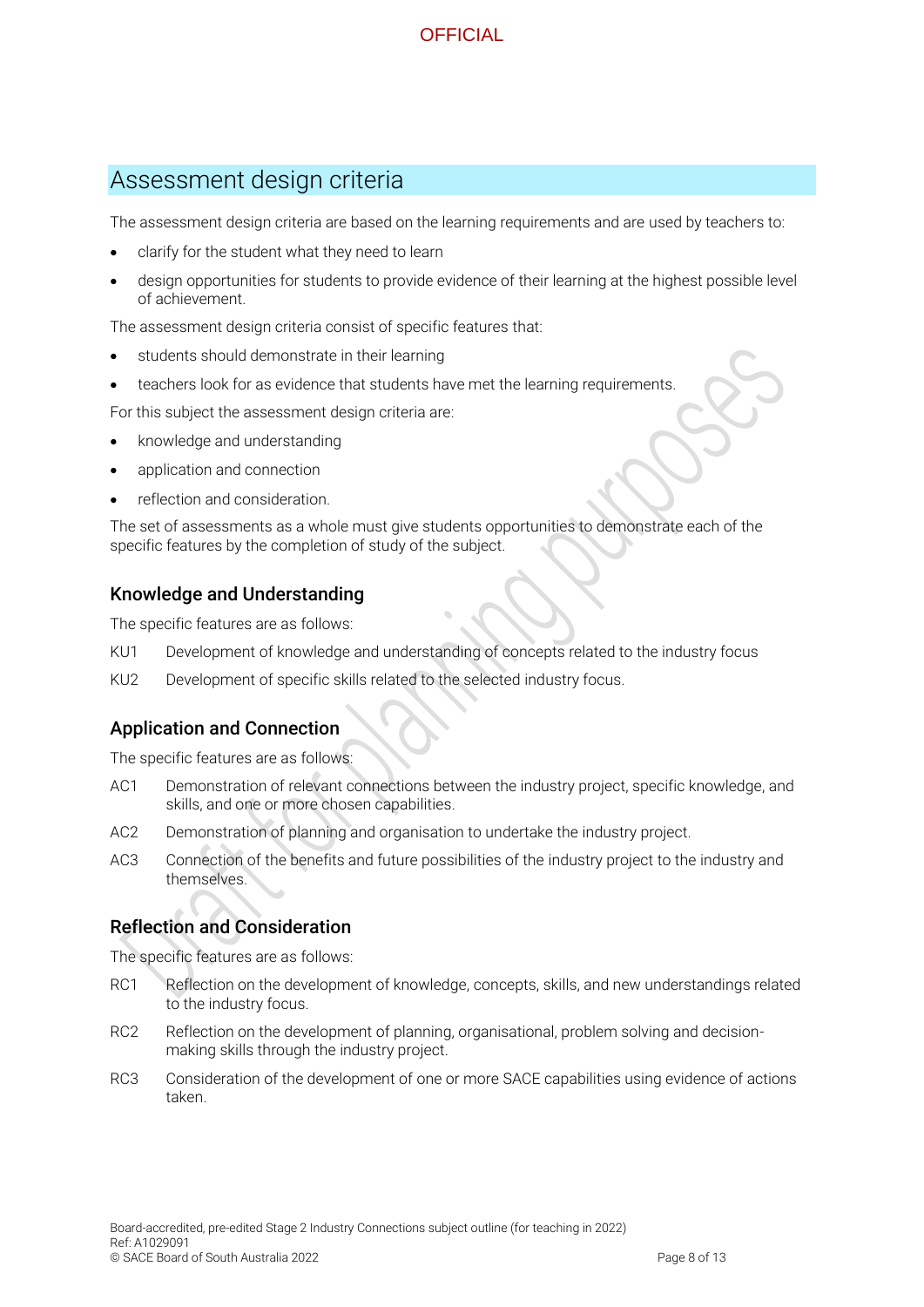## School assessment

#### Assessment Type 1: Work Skills Portfolio (50%)

For a 10-credit subject, students should provide evidence of learning from the completion of at least two tasks.

For a 20-credit subject, students should provide evidence of learning from the completion of at least four tasks.

For this assessment type students undertake tasks that focus on their knowledge, understanding and practical skills development related to an industry. They demonstrate evidence that shows specific learning from the industry context and addresses their development of:

- knowledge and concepts related to the selected industry area
- specific skills related to the industry area.

The tasks can be designed specifically to suit the industry focus co-designed by the teacher and student(s) and may focus on a process and/or product and/or skill that has relevance to the selected industry. Skills developed and tasks carried out in an industry and/or workplace setting can be included.

Tasks may also be adapted from practical activities that may relate to VET competency assessment, but for which the VET training is not accessible or available. Where this occurs, VET competency related assessment is not sufficient evidence to meet the performance standards. Refer to the 'Examples of Industry Connections programs' section.

Students can submit a combination of written, oral, or multimodal evidence. Video recordings with commentary are encouraged to demonstrate skills development.

As a set, the tasks for this assessment type must show evidence of students' learning in relation to the following assessment design criteria:

• Knowledge and Understanding (KU1, KU2)

#### Assessment Type 2: Reflection (20%)

For a 10-credit subject the reflection should be up to a maximum of 750 words if written or a maximum of 5 minutes of oral, or the equivalent in multimodal form.

For a 20-credit subject the reflection should be up to a maximum of 1500 words if written or a maximum of 9 minutes of oral, or the equivalent in multimodal form.

For this assessment type students:

- reflect on the development of knowledge, concepts, skills and new understandings related to the industry focus.
- reflect on the development of their planning, organisational, problem solving and decisions-making skills through their industry project in AT3
- consider the development of their selected SACE capability, using evidence of actions taken.

The reflection may be written, oral, and/or multimodal. Interviews with students, and video and/or audio recordings that capture evidence of reflection during the process of learning are encouraged.

For this assessment type, students provide evidence of their learning in relation to the following assessment design criteria:

• Reflection and Consideration (RC1, RC2, RC3)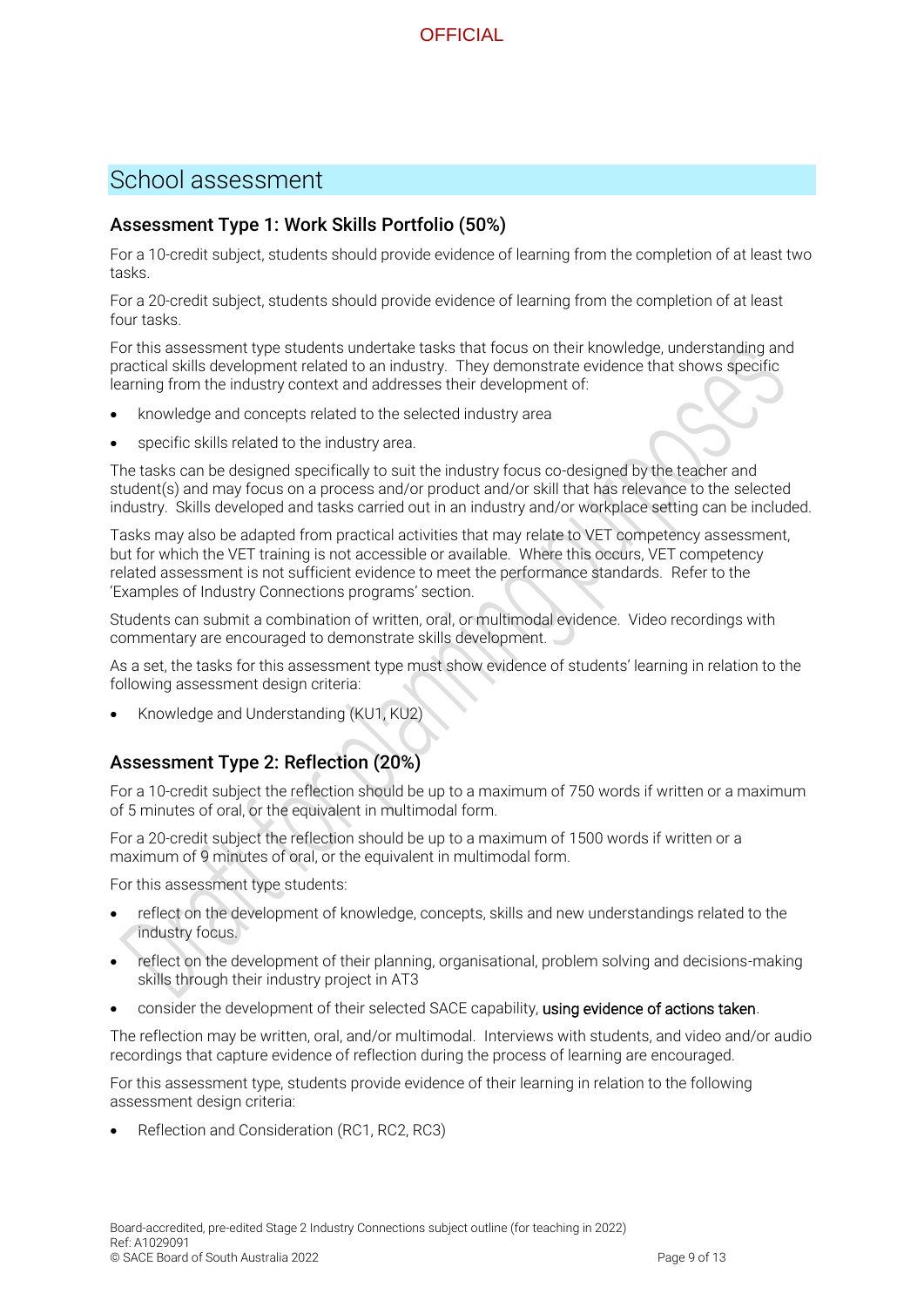

## External assessment

#### Assessment Type 3: Industry Project (30%)

For a 10-credit subject the industry project should be a maximum of 750 words if written or a maximum of 5 minutes if oral, or the equivalent in multimodal form.

For a 20-credit subject the industry project should be a maximum of 1500 words if written or a maximum of 9 minutes if oral, or the equivalent in multimodal form.

For this assessment type students individually select an area of interest or skill(s) relevant to their selected industry for individual focused development.

Students undertake a project and in doing so demonstrate planning, organisation, problem solving and decision-making skills appropriate to the project. For students already consistently immersed in industry this may include a significant task they are responsible for.

Students make connections between the specific knowledge and skills they are applying and one or more chosen capabilities. In making these connections they also consider the benefits and future possibilities of their industry project to the industry and themselves.

Ideally, students will make a relevant industry connection when planning their industry project however, where a resource is not locally available, students should be encouraged to reach out to a relevant connection.

• Connection may be interpreted in its broadest sense, e.g. the connections may be made in-person, or in a digital environment.

#### Evidence of the industry project

Students may provide evidence of their industry project in a range, and combination of forms including but not limited to:

- **interviews**
- videos
- audio recordings
- oral presentations
- demonstrations
- annotated photographs
- photo stories
- podcasts and/or websites
- reviews/reports
- screen captures of emails or other digital communications

Multimodal evidence is encouraged to capture planning activities, strategies to implement activity discussions with others, activity being undertaken, and communication of connectedness and future possibilities.

The following specific features of the assessment design criteria are assessed in the external assessment:

application and connection  $-$  AC1, AC2 and AC3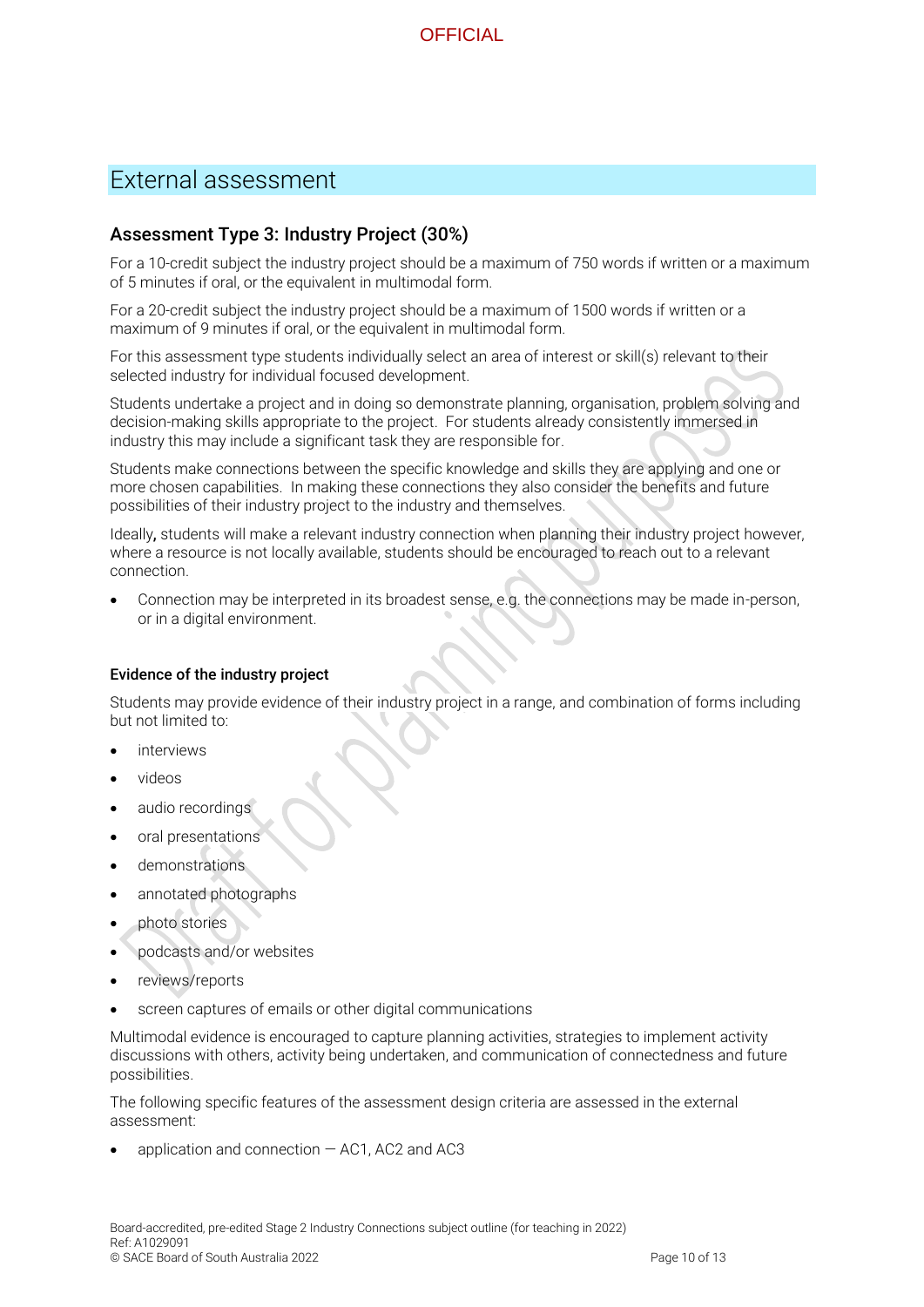## Performance standards

The performance standards describe five levels of achievement, A+ to E-.

Each level of achievement describes the knowledge, skills, and understanding that teachers refer to in deciding how well students have demonstrated their learning based on the evidence provided.

During the teaching and learning program the teacher gives students feedback on their learning, with reference to the performance standards.

At the student's completion of study of a subject, the teacher makes a decision about the quality of the student's learning by:

- referring to the performance standards
- assigning a grade between A+ and E− for the assessment type.

The student's school assessment and external assessment are combined for a final result, which is reported as a grade between A+ and E−.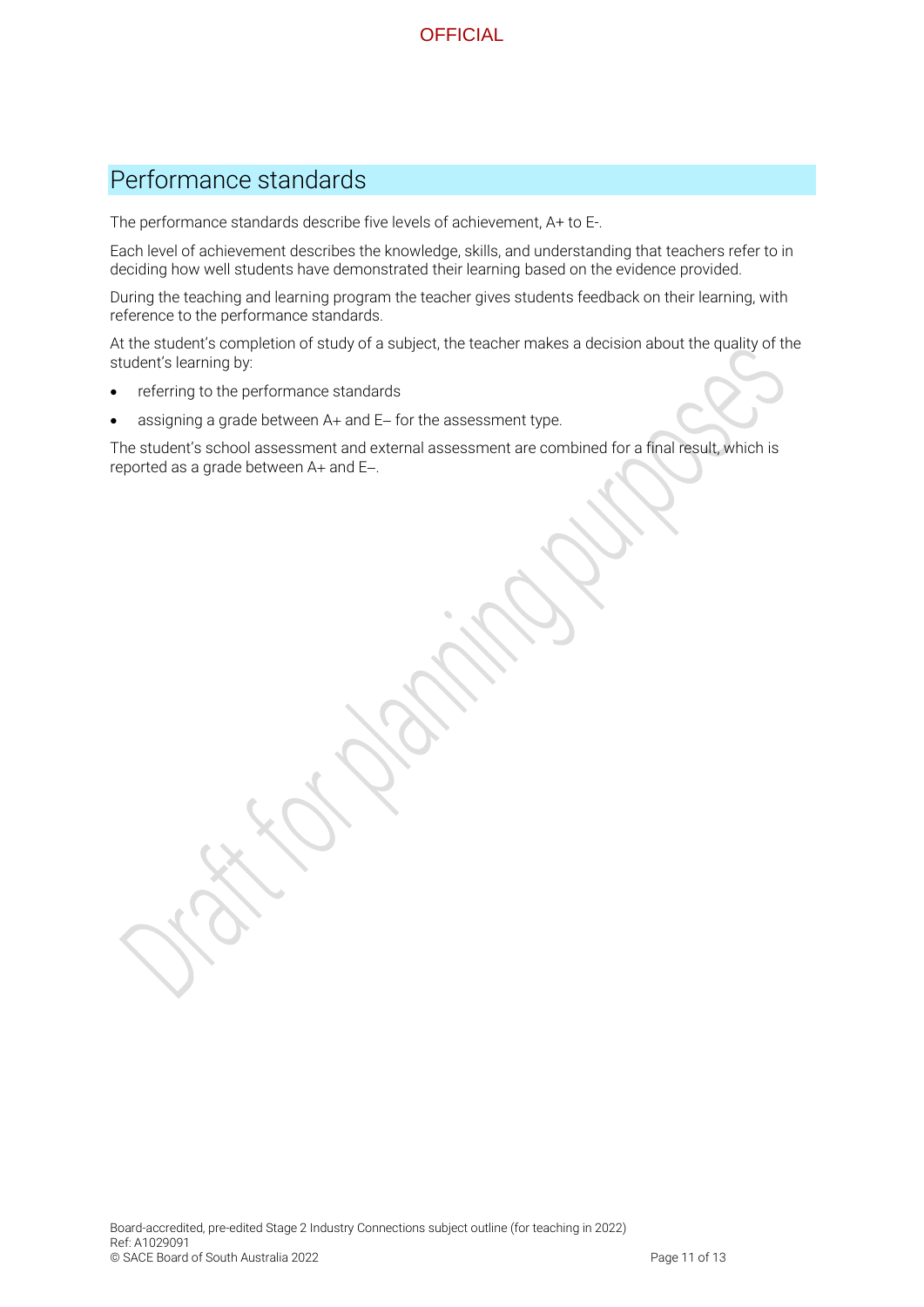### Performance Standards for Stage 2 Industry Connections

|               | Knowledge and<br>Understanding                                                                                                                                                                                                                    | <b>Application and Connection</b>                                                                                                                                                                                                                                                                                                                                                                                                                               | <b>Reflection and Consideration</b>                                                                                                                                                                                                                                                                                                                                                                                                       |
|---------------|---------------------------------------------------------------------------------------------------------------------------------------------------------------------------------------------------------------------------------------------------|-----------------------------------------------------------------------------------------------------------------------------------------------------------------------------------------------------------------------------------------------------------------------------------------------------------------------------------------------------------------------------------------------------------------------------------------------------------------|-------------------------------------------------------------------------------------------------------------------------------------------------------------------------------------------------------------------------------------------------------------------------------------------------------------------------------------------------------------------------------------------------------------------------------------------|
| A             | Comprehensive<br>development of specific<br>knowledge and insightful<br>understanding of concepts<br>related to the selected<br>industry focus.<br>Proficient development of<br>specific skills related to the<br>selected industry focus.        | Demonstration of well-considered,<br>relevant connections between the<br>industry project, a range of industry<br>specific knowledge and skills, and<br>one or more chosen capabilities.<br>Demonstration of focused planning,<br>organisation, and development of<br>clear strategies to undertake the<br>industry project.<br>Perceptive connection of the<br>benefits and future possibilities of<br>the industry project to the industry<br>and themselves. | Critical reflection on the development of<br>knowledge, concepts, skills and new<br>understandings related to the selected<br>industry focus.<br>Critical reflection on the development of<br>planning, organisational, problem solving<br>and decision-making skills through their<br>industry project.<br>Insightful consideration of the<br>development of one or more SACE<br>capabilities using evidence of actions<br>taken.        |
| B             | Thorough development of<br>specific knowledge and<br>sound understanding of<br>some concepts related to<br>the selected industry focus.<br>Mostly proficient<br>development of some<br>specific skills related to the<br>selected industry focus. | Demonstration of clear, relevant<br>connections between the industry<br>project, industry specific knowledge<br>and skills, and one or more chosen<br>capabilities.<br>Demonstration of thoughtful<br>planning, and organisation to<br>undertake the industry project.<br>Thoughtful connection of the<br>benefits and future possibilities of<br>the industry project to the industry<br>and themselves.                                                       | Thoughtful reflection on the development<br>of knowledge, concepts, skills and new<br>understandings related to the selected<br>industry focus.<br>Thoughtful reflection on the development<br>of planning, organisational, problem<br>solving and decision-making skills through<br>their industry project.<br>Thoughtful consideration of the<br>development of one or more SACE<br>capabilities using evidence of actions<br>taken.    |
| $\mathcal{C}$ | Development of some<br>specific knowledge and one<br>or more concepts related to<br>the selected industry focus.<br>Development of one or<br>more skills related to the<br>selected industry focus.                                               | Demonstration of some clear,<br>relevant connections between the<br>industry project, industry specific<br>knowledge and skills, and one or<br>more chosen capabilities<br>Demonstration of some planning,<br>and organisation to undertake the<br>industry project.<br>Some connection of the benefits<br>and future possibilities of the<br>industry project to the industry and<br>themselves.                                                               | Considered reflection on the development<br>of some knowledge, concepts, skills and<br>new understandings related to the<br>selected industry focus.<br><b>Considered</b> reflection on the development<br>of planning, organisational, problem<br>solving and decision-making skills through<br>their industry project.<br>Some consideration of the development of<br>one or more SACE capabilities using<br>evidence of actions taken. |